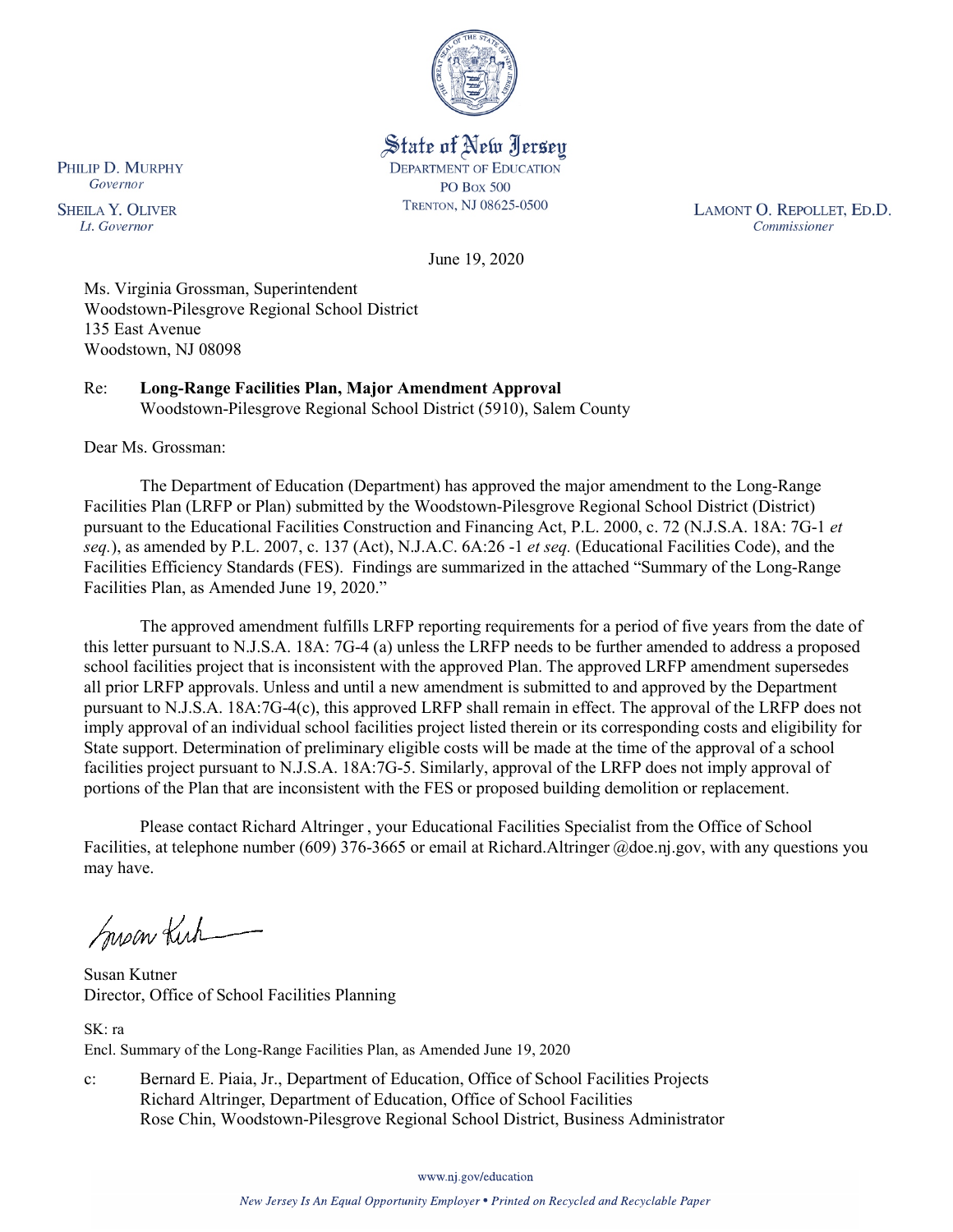# **Woodstown-Pilesgrove Regional School District (5910) Summary of the Long-Range Facilities Plan, as Amended June 19, 2020**

The Department of Education (Department) has completed its review of the major amendment to the Long-Range Facilities Plan (LRFP or Plan) submitted by the Woodstown-Pilesgrove Regional School District (District) pursuant to the Educational Facilities Construction and Financing Act, P.L. 2000, c. 72 (N.J.S.A. 18A: 7G-1 *et seq.*), as amended by P.L. 2007, c. 137 (Act), N.J.A.C. 6A:26-1 et seq. (Educational Facilities Code), and the Facilities Efficiency Standards (FES).

The following provides a summary of the District's approved amended LRFP. The summary is based on the standards set forth in the Act, the Educational Facilities Code, the FES, District-reported information in the Department's LRFP reporting system, and supporting documentation. The referenced reports in *italic* text are standard reports available on the Department's LRFP website.

## **1. Inventory Overview**

The District is classified as a Regular Operating District (ROD) for funding purposes. It provides services for students in grades PK-12.

The District identified existing and proposed schools, sites, buildings, rooms, and site amenities in its LRFP. Table 1 lists the number of existing and proposed district schools, sites, and buildings. Detailed information can be found in the *School Asset Inventory Report* and the *Site Asset Inventory Report.*

**As directed by the Department, school facilities projects that have received initial approval by the Department and have been approved by the voters, if applicable, are represented as "existing" in the LRFP.** Approved projects that include new construction and/or the reconfiguration/reassignment of existing program space are as follows: n/a.

|  |  | Table 1: Number of Schools, School Buildings, and Sites |  |
|--|--|---------------------------------------------------------|--|
|--|--|---------------------------------------------------------|--|

|                                              | <b>Existing</b> | <b>Proposed</b> |
|----------------------------------------------|-----------------|-----------------|
| Number of Schools (assigned DOE school code) |                 |                 |
| Number of School Buildings <sup>1</sup>      |                 |                 |
| Number of Non-School Buildings <sup>2</sup>  |                 |                 |
| Number of Vacant Buildings                   |                 |                 |
| Number of Sites                              |                 |                 |

*1 Includes district-owned buildings and long-term leases serving students in district-operated programs 2 Includes occupied district-owned buildings not associated with a school, such as administrative or utility buildings*

Based on the existing facilities inventory submitted by the District:

- Schools using leased buildings (short or long-term):  $n/a$
- Schools using temporary classroom units (TCUs), excluding TCUs supporting construction: n/a
- Vacant/unassigned school buildings:  $n/a$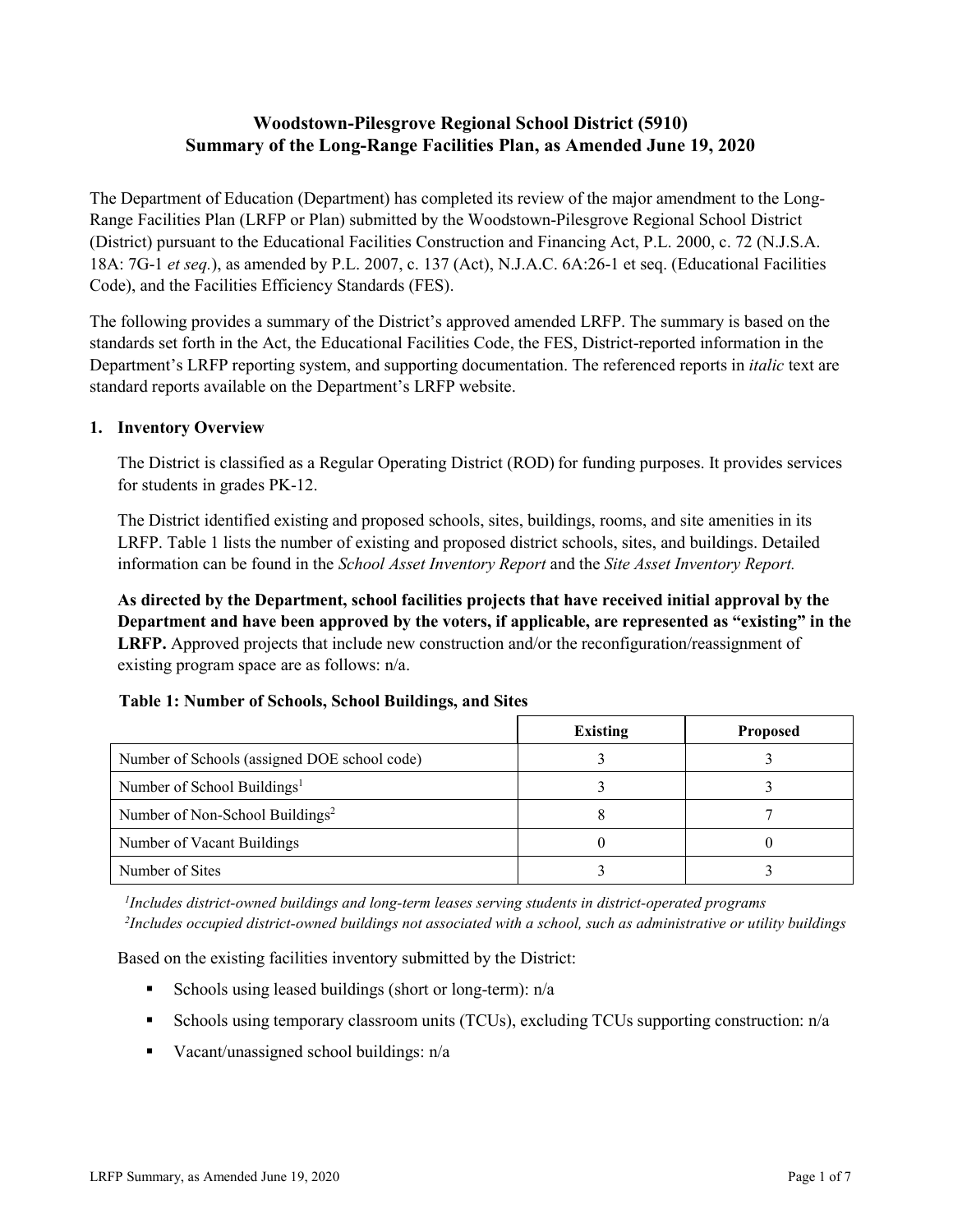**FINDINGS** The Department has determined that the proposed inventory is adequate for approval of the District's LRFP amendment. However, the LRFP determination does not imply approval of an individual school facilities project listed within the LRFP; the District must submit individual project applications for project approval.

## **2. District Enrollments**

The District determined the number of students, or "proposed enrollments," to be accommodated for LRFP planning purposes on a district-wide basis and in each school.

The Department minimally requires the submission of a standard cohort-survival projection using historic enrollment data from the Application for School State Aid (ASSA) or NJ Smart. The cohort-survival method projection method forecasts future students based upon the survival of the existing student population as it moves from grade to grade. A survival ratio of less than 1.00 indicates a loss of students, while a survival ratio of more than 1.00 indicates the class size is increasing. For example, if a survival ratio tracking first to second grade is computed to be 1.05, the grade size is increasing by 5% from one year to the next. The cohort-survival projection methodology works well for communities with stable demographic conditions. Atypical events impacting housing or enrollments, such as an economic downturn that halts new housing construction or the opening of a charter or private school, typically makes a cohort-survival projection less reliable.

#### **Proposed enrollments are based on a standard cohort-survival enrollment projection.**

Adequate supporting documentation was submitted to the Department to justify the proposed enrollments. Table 2 provides a comparison of existing and projected enrollments. All totals include special education students.

| <b>Grades</b>                | <b>Existing Enrollments</b><br>School Year2019-2020 | <b>District Proposed Enrollments</b><br>School Year 2024-25 |
|------------------------------|-----------------------------------------------------|-------------------------------------------------------------|
| PK (excl. private providers) | 38                                                  | 39                                                          |
| Grades K-5                   | 589                                                 | 443                                                         |
| Grades 6-8                   | 280                                                 | 362                                                         |
| Grades 9-12                  | 607                                                 | 637                                                         |
| <b>Totals</b>                | 1,514                                               | 1,481                                                       |

#### **Table 2: Enrollments**

**FINDINGS** The Department has determined the District's proposed enrollments to be acceptable for approval of the District's LRFP amendment. The Department will require a current enrollment projection at the time an application for a school facilities project is submitted incorporating the District's most recent enrollments in order to verify that the LRFP's planned capacity is appropriate for the updated enrollments.

#### **3. District Practices Capacity**

Based on information provided in the room inventories, *District Practices Capacity* was calculated for each school building to determine whether adequate capacity is proposed for the projected enrollments based on district scheduling and class size practices. The capacity totals assume instructional buildings can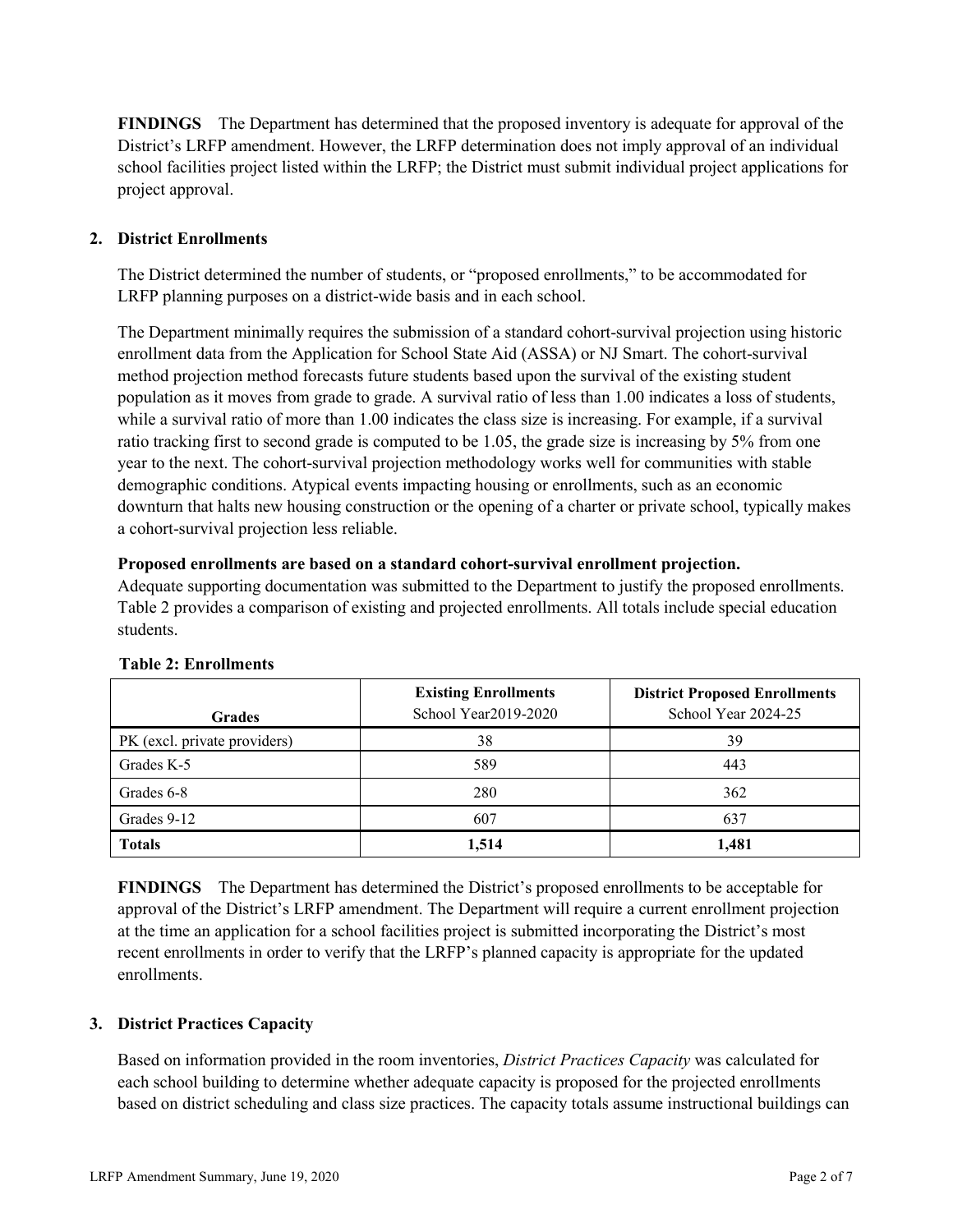be fully utilized regardless of school sending areas, transportation, and other operational issues. The calculations only consider district-owned buildings and long-term leases; short term leases and temporary buildings are excluded. A capacity utilization factor of 90% for classrooms serving grades K-8 and 85% for classrooms serving grades 9-12 is applied in accordance with the FES. No capacity utilization factor is applied to preschool classrooms.

In certain cases, districts may achieve adequate District Practices Capacity to accommodate enrollments but provide inadequate square feet per student in accordance with the FES, resulting in educational adequacy issues and "Unhoused Students." Unhoused students are considered in the "Functional Capacity" calculations used to determine potential State support for school facilities projects and are analyzed in Section 4.

Table 3 provides a summary of proposed enrollments and existing and proposed District-wide capacities. Detailed information can be found in the LRFP website reports titled *FES and District Practices Capacity Report, Existing Rooms Inventory Report, and Proposed Rooms Inventory Report.*

| <b>Grades</b>     | <b>Proposed</b><br><b>Enrollments</b> | <b>Existing</b><br><b>District</b><br><b>Practices</b><br>Capacity | <b>Existing</b><br>Deviation* | <b>Proposed</b><br><b>District</b><br><b>Practices</b><br>Capacity | <b>Proposed</b><br>Deviation* |
|-------------------|---------------------------------------|--------------------------------------------------------------------|-------------------------------|--------------------------------------------------------------------|-------------------------------|
| Elementary (PK-5) | 483                                   | 571.90                                                             | 88.90                         | 594.40                                                             | 111.40                        |
| Middle $(6-8)$    | 361                                   | 0.00                                                               | $-361.00$                     | 381.56                                                             | 20.56                         |
| High $(9-12)$     | 637                                   | 1,056.00                                                           | 419.00                        | 673.29                                                             | 36.29                         |
| <b>Totals</b>     | 1,481                                 | 1,627.90                                                           | 146.90                        | 1,649.25                                                           | 168.25                        |

**Table 3: District Practices Capacity Analysis**

*\* Positive numbers signify surplus capacity; negative numbers signify inadequate capacity. Negative values for District Practices capacity are acceptable for approval if proposed enrollments do not exceed 100% capacity utilization.*

Considerations:

- **Based on the proposed enrollments and existing room inventories, the District is projected to have** inadequate capacity for the following grade groups, assuming all school buildings can be fully utilized: n/a
- Adequate justification has been provided by the District if the proposed capacity for a school significantly deviates from the proposed enrollments. Generally, surplus capacity is acceptable for LRFP approval if additional capacity is not proposed through new construction.

**FINDINGS**The Department has determined that proposed District capacity, in accordance with the proposed enrollments, is adequate for approval of the District's LRFP amendment. The Department will require a current enrollment projection at the time an application for a school facilities project is submitted, incorporating the District's most recent Fall Enrollment Report, in order to verify that the LRFP's planned capacity meets the District's updated enrollments.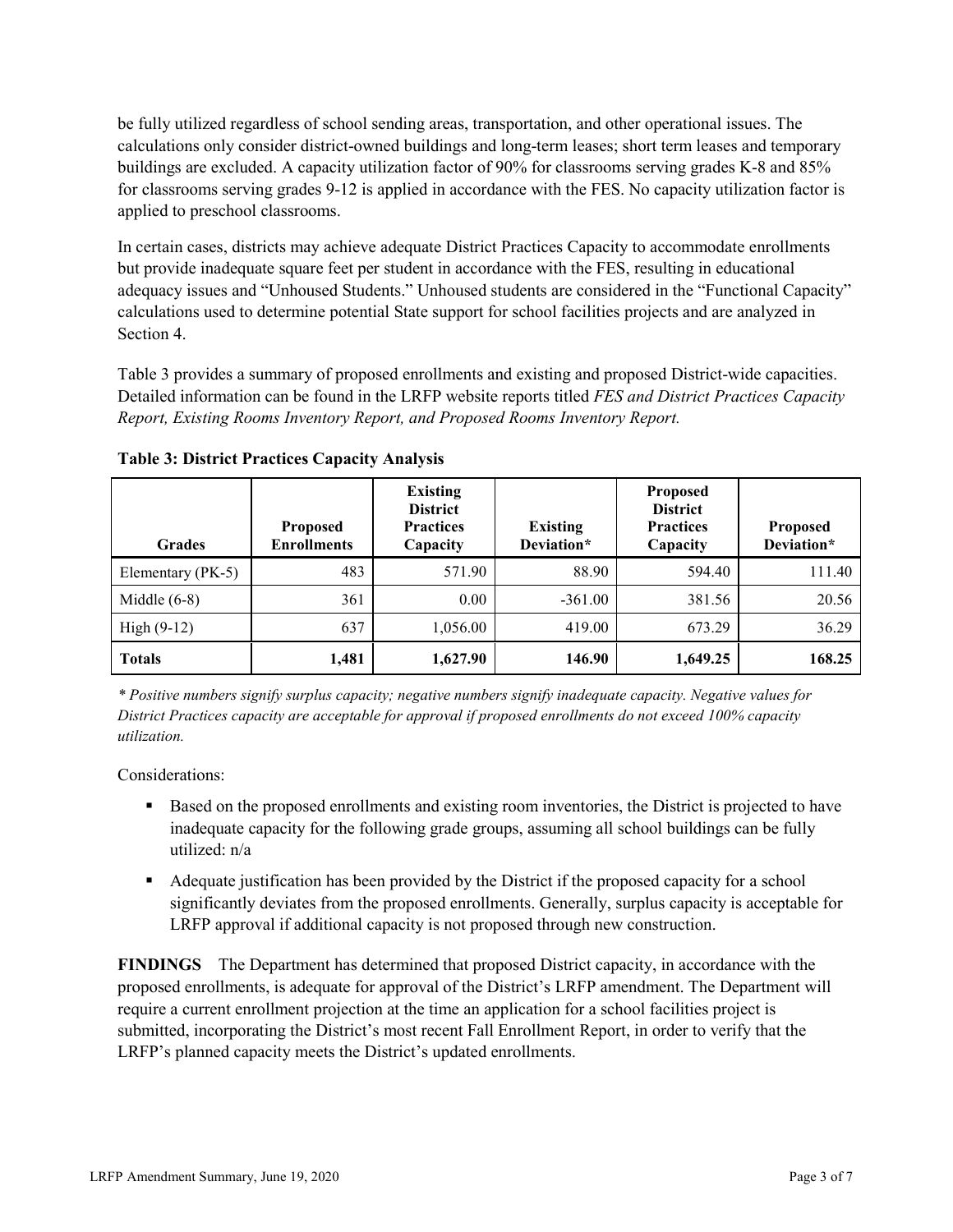### **4. New Construction Funding Eligibility**

*Functional Capacity* was calculated and compared to the proposed enrollments to provide a **preliminary estimate** of Unhoused Students and new construction funding eligibility. **Final determinations will be made at the time of project application approvals.**

*Functional Capacity* is the adjusted gross square footage of a school building *(total gross square feet minus excluded space)* divided by the minimum area allowance per full-time equivalent student for the grade level contained therein. *Unhoused Students* is the number of students projected to be enrolled in the District that exceeds the Functional Capacity of the District's schools pursuant to N.J.A.C. 6A:26-2.2(c). *Excluded Square Feet* includes (1) square footage exceeding the FES for any pre-kindergarten, kindergarten, general education, or self-contained special education classroom; (2) grossing factor square footage *(corridors, stairs, mechanical rooms, etc.)* that exceeds the FES allowance, and (3) square feet proposed to be demolished or discontinued from use. Excluded square feet may be revised during the review process for individual school facilities projects.

Table 4 provides a preliminary assessment of the Functional Capacity, Unhoused Students, and Estimated Maximum Approved Area for Unhoused Students for each FES grade group. The calculations exclude temporary facilities and short-term leased buildings. School buildings proposed for whole or partial demolition or reassignment to a non-school use are excluded from the calculations pending project application review. If a building is proposed to be reassigned to a different school, the square footage is applied to the proposed grades after reassignment. Buildings that are not assigned to a school are excluded from the calculations. In addition, only preschool students eligible for state funding (former ECPA students) are included. Detailed information concerning the calculations can be found in the *Functional Capacity and Unhoused Students Report* and the *Excluded Square Footage Report.*

|                                                | <b>PK/K-5</b> | $6 - 8$ | $9 - 12$ | <b>Total</b> |
|------------------------------------------------|---------------|---------|----------|--------------|
| PK Eligible Students/K-12 Proposed Enrollments | 447           | 361     | 637      |              |
| FES Area Allowance (SF/student)                | 125.00        | 134.00  | 151.00   |              |
| <b>Prior to Completion of Proposed Work:</b>   |               |         |          |              |
| <b>Existing Gross Square Feet</b>              | 71,366        | 59,470  | 104,937  | 235,772      |
| Adjusted Gross Square Feet                     | 68,415        | 55,823  | 98,502   | 222,739      |
| <b>Adjusted Functional Capacity</b>            | 547.32        | 385.38  | 680.02   |              |
| <b>Unhoused Students</b>                       | 5.00          | 0.00    | 0.00     |              |
| Est. Max. Area for Unhoused Students           | 625.00        | 0.00    | 0.00     |              |
| <b>After Completion of Proposed Work:</b>      |               |         |          |              |
| Gross Square Feet                              | 71,366        | 59,119  | 104,317  | 234,802      |
| New Gross Square Feet                          | $\theta$      | 0       | $\theta$ | $\theta$     |
| Adjusted Gross Square Feet                     | 68,415        | 55,823  | 680      | 222,739      |
| Functional Capacity                            | 547.32        | 385.38  | 680.02   |              |
| Unhoused Students after Construction           | 5.00          | 0.00    | 0.00     |              |
| Est. Max. Area Remaining                       | 625.00        | 0.00    | 0.00     |              |

**Table 4: Estimated Maximum Approved Area for Unhoused Students**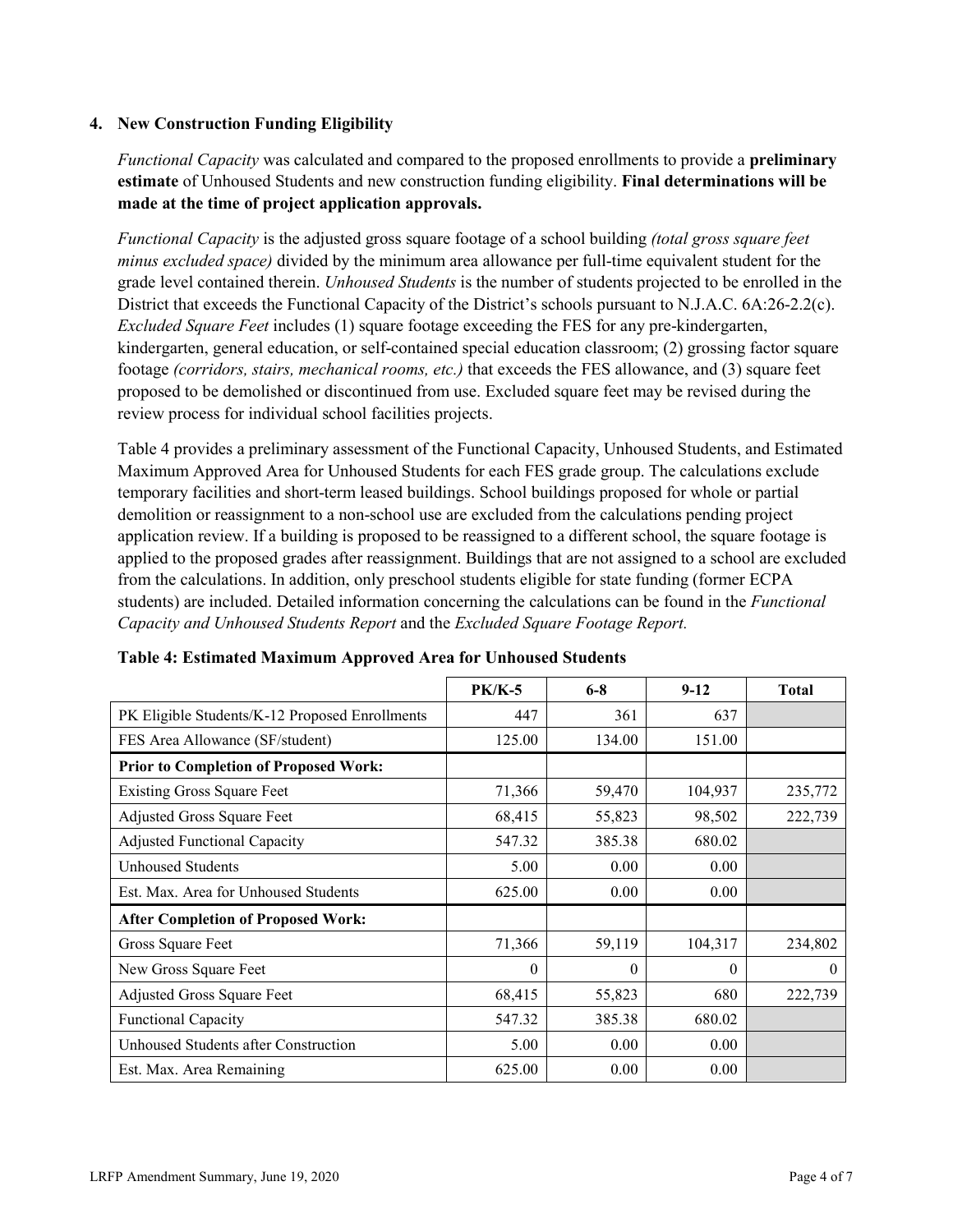Facilities used for non-instructional or non-educational purposes are ineligible for State support under the Act. However, projects for such facilities shall be reviewed by the Department to determine whether they are consistent with the District's LRFP and whether the facility, if it is to house students (full or part time) conforms to educational adequacy requirements. These projects shall conform to all applicable statutes and regulations.

Estimated costs represented in the LRFP by the District are for capital planning purposes only. The estimates are not intended to represent preliminary eligible costs or final eligible costs of approved school facilities projects.

Considerations:

- The District does not have approved projects pending completion, as noted in Section 1, that impact the Functional Capacity calculations.
- The Functional Capacity calculations *exclude* square feet proposed for demolition or discontinuation for the following FES grade groups and school buildings pending a feasibility study and project review: n/a.
- Based on the preliminary assessment, the District has Unhoused Students prior to the completion of proposed work for the following FES grade groups: PK-5.
- New construction is proposed for the following FES grade groups:  $n/a$ .
- **Proposed new construction exceeds the estimated maximum area allowance for Unhoused** Students prior to the completion of the proposed work for the following grade groups:  $n/a$ .
- The District, based on the preliminary LRFP assessment, will have Unhoused Students after completion of the proposed LRFP work. If the District is projected to have Unhoused Students, adequate justification has been provided to confirm educational adequacy in accordance with Section 6 of this determination.

**FINDINGS** Functional Capacity and Unhoused Students calculated in the LRFP are preliminary estimates. Preliminary Eligible Costs (PEC) and Final Eligible Costs (FEC) will be included in the review process for specific school facilities projects. A feasibility study undertaken by the District is required if building demolition or replacement is proposed per N.J.A.C. 6A:26-2.3(b)(10).

## **5. Proposed Work**

The District assessed program space, capacity, and physical plant deficiencies to determine corrective actions. Capital maintenance, or *"system actions,"* address physical plant deficiencies due to operational, building code, and /or life cycle issues. Inventory changes, or *"inventory actions,*" add, alter, or eliminate sites, site amenities, buildings, and/or rooms.

The Act (N.J.S.A. 18A:7G-7b) provides that all school facilities shall be deemed suitable for rehabilitation unless a pre-construction evaluation undertaken by the District demonstrates to the satisfaction of the Commissioner that the structure might pose a risk to the safety of the occupants even after rehabilitation or that rehabilitation is not cost-effective. Pursuant to N.J.A.C. 6A:26-2.3(b)(10), the Commissioner may identify school facilities for which new construction is proposed in lieu of rehabilitation for which it appears from the information presented that new construction is justified, provided, however, that for such school facilities so identified, the District must submit a feasibility study as part of the application for the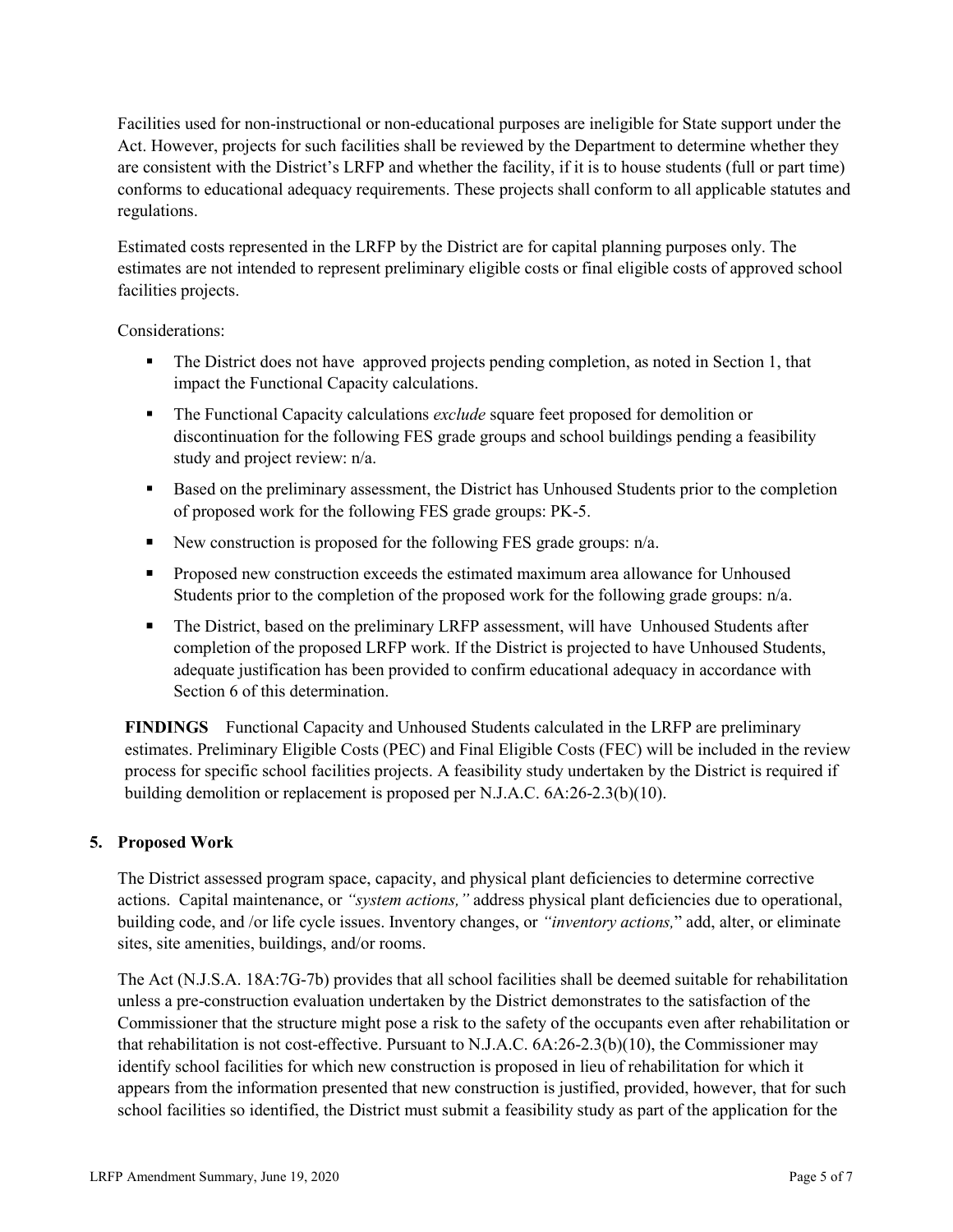specific school facilities project. The cost of each proposed building replacement is compared to the cost of additions or rehabilitation required to eliminate health and safety deficiencies and to achieve the District's programmatic model.

Table 5 lists the scope of work proposed for each school based on the building(s) serving their student population. Proposed inventory changes are described in the LRFP website reports titled *"School Asset Inventory Report and "Proposed Room Inventory Report."* Information concerning proposed systems work, or capital maintenance can be found in a supporting document submitted by the District.

With the completion of the proposed work, the following schools are proposed to be eliminated: n/a; the following schools are proposed to be added: n/a.

| <b>Proposed Scope of Work</b>                                                                  | <b>Applicable Schools</b>                                                |  |  |
|------------------------------------------------------------------------------------------------|--------------------------------------------------------------------------|--|--|
| Renovation only (no new construction)                                                          |                                                                          |  |  |
| System actions only (no inventory actions)                                                     | n/a                                                                      |  |  |
| Existing inventory actions only (no systems actions)                                           | Shoemaker ES (060), Roper ECC (300),<br>Woodstown-Pilesgrove MS/HS (050) |  |  |
| Systems and inventory changes                                                                  | n/a                                                                      |  |  |
| <b>New construction</b>                                                                        |                                                                          |  |  |
| Building addition only (no systems or existing inventory actions)                              | n/a                                                                      |  |  |
| Renovation and building addition (system, existing inventory,<br>and new construction actions) | n/a                                                                      |  |  |
| New building on existing site.                                                                 | n/a                                                                      |  |  |
| New building on new or expanded site                                                           | n/a                                                                      |  |  |
| Site and building disposal (in addition to above scopes)                                       |                                                                          |  |  |
| Partial building demolition                                                                    | n/a                                                                      |  |  |
| Whole building demolition                                                                      | n/a                                                                      |  |  |
| Site and building disposal or discontinuation of use                                           | n/a                                                                      |  |  |

**Table 5. School Building Scope of Work**

**FINDINGS** The Department has determined that the proposed work is adequate for approval of the District's LRFP amendment. However, Department approval of proposed work in the LRFP does not imply the District may proceed with a school facilities project. The District must submit individual project applications with cost estimates for Department project approval. Both school facilities project approval and other capital project review require consistency with the District's approved LRFP.

#### **6. Proposed Room Inventories and the Facilities Efficiency Standards**

The District's proposed school buildings were evaluated to assess general educational adequacy in terms of compliance with the FES area allowance pursuant to N.J.A.C. 6A:26-2.2 and 2.3.

District schools proposed to provide less square feet per student than the FES after the completion of proposed work as indicated in Table 5 are as follows: n/a

**FINDINGS** The Department has determined that the District's proposed room inventories are adequate for LRFP approval. If school(s) are proposed to provide less square feet per student than the FES area allowance, the District has provided justification indicating that the educational adequacy of the facility